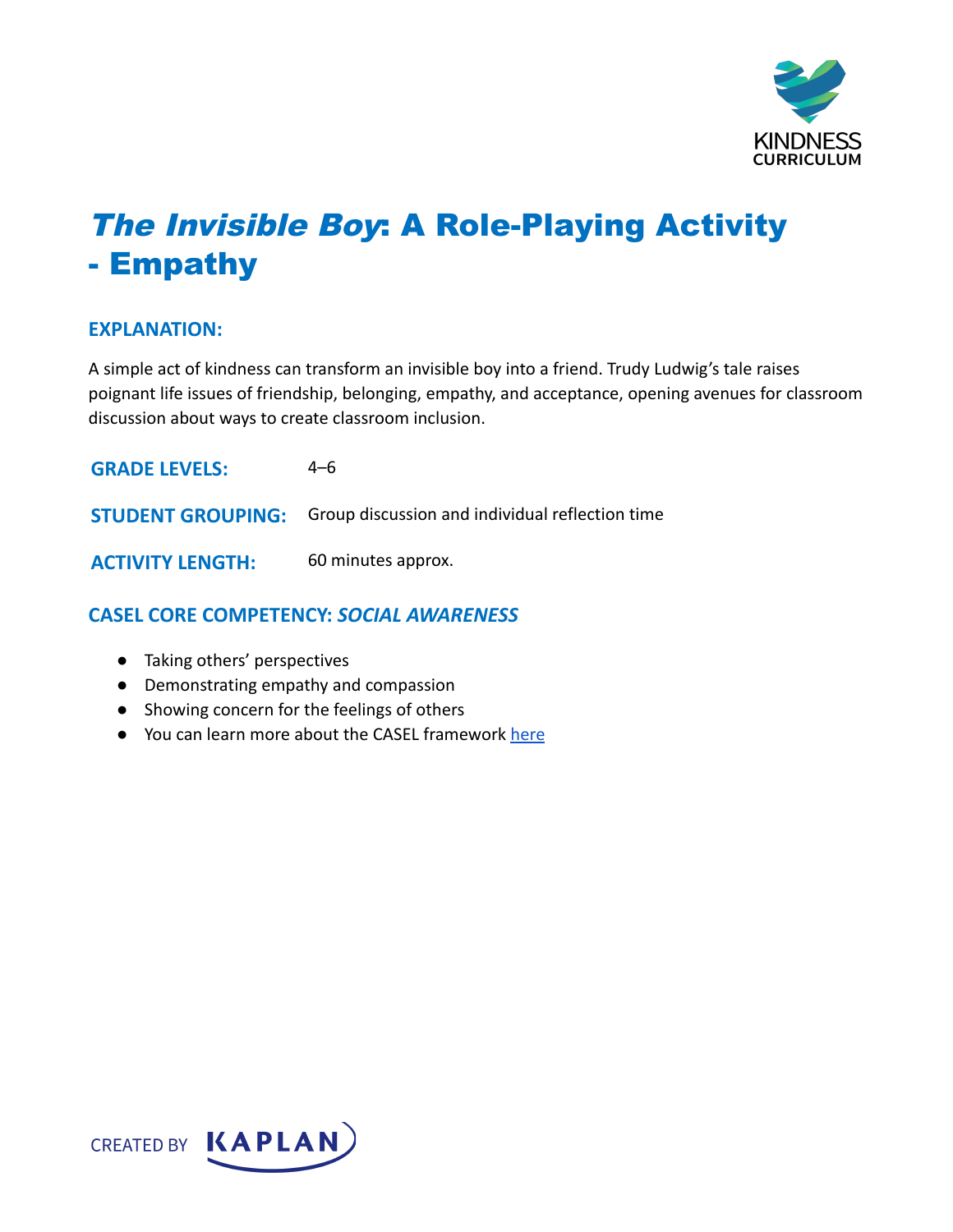## **SCOPE OF TASK:**

Brian is the invisible boy in the story. Nobody ever seems to notice him or think to include him in their group, game, or birthday party. Then a new boy named Justin arrives, and Brian and Justin begin to form a friendship.

- 1. Begin this activity by asking students if they know what empathy is (awareness of others' feelings and the ability to see situations from alternate points of view). How does it feel when you see other people hurt or upset?
- 2. Introduce the book *The Invisible Boy* to the class. Tell students that we are focusing on discovering the feelings of different characters in the story. Click on the link to hear the story narrated:



- 3. After the students have listened to the story, ask them to share what happened. Questions for discussion could include:
	- Who was the main character in the story?
	- What was happening to the main character in the story?
	- Why did the main character feel invisible?
	- What changed in the story?
	- How do you know what the characters might be feeling?

At this point of the activity, try to make connections between the students' feelings and the feelings associated with empathy.